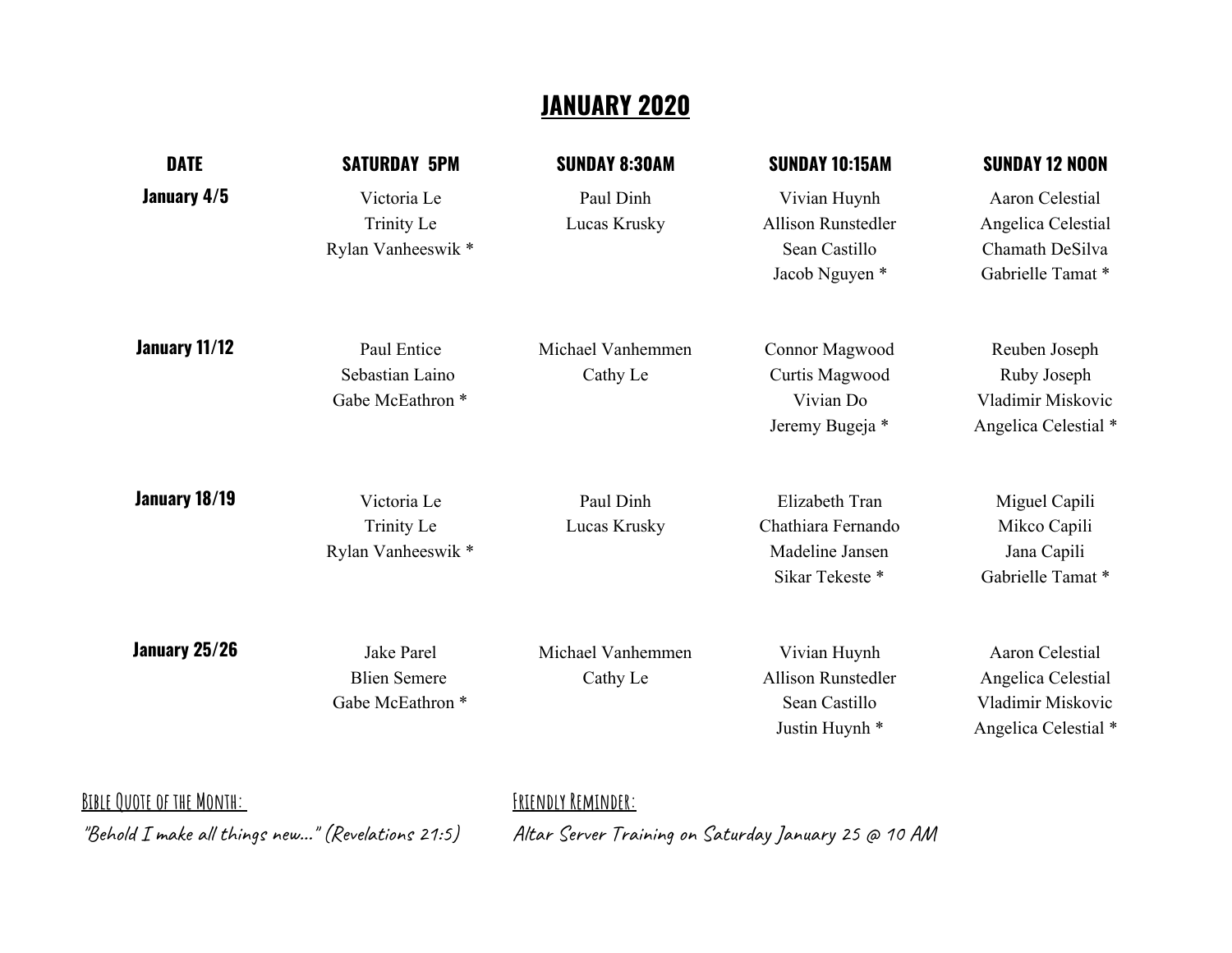## **FEBRUARY 2020**

| <b>DATE</b>              | <b>SATURDAY 5PM</b>         | <b>SUNDAY 8:30AM</b> | <b>SUNDAY 10:15AM</b>     | <b>SUNDAY 12 NOON</b> |
|--------------------------|-----------------------------|----------------------|---------------------------|-----------------------|
| <b>February 1/2</b>      | Paul Entice                 | Cathy Le             | Connor Magwood            | Aaron Celestial       |
|                          | Trinity Le                  | Lucas Krusky         | Curtis Magwood            | Angelica Celestial    |
|                          | Rylan Vanheeswik *          |                      | Vivian Do                 | Vladimir Miskovic     |
|                          |                             |                      | Elina Tuladhar*           | Gabrielle Tamat*      |
| <b>February 8/9</b>      | Victoria Le                 | Paul Dinh            | Elizabeth Tran            | Reuben Joseph         |
|                          | Sebastian Laino             | Michael Vanhemmen    | Chathiara Fernando        | Ruby Joseph           |
|                          | Gabe McEathron <sup>*</sup> |                      | Madeline Jansen           | Chamidu DeSilva       |
|                          |                             |                      | Jude Tuladhar*            | Angelica Desepeda *   |
| February 15/16           | Trinity Le                  | Cathy Le             | Vivian Huynh              | Miguel Capili         |
| <b>Long Weekend</b>      | <b>Blien Semere</b>         | Lucas Krusky         | Vivian Do                 | Mikco Capili          |
|                          | Rylan Vanheeswik *          |                      | Chathiara Fernando        | Jana Capili           |
|                          |                             |                      | Justin Huynh *            | Gabrielle Tamat*      |
| February 22/23           | Paul Entice                 | Paul Dinh            | <b>Allison Runstedler</b> | Vladimir Miskovic     |
| Lent starts on Wednesday | <b>Jake Parel</b>           | Michael Vanhemmen    | Elizabeth Tran            | Jana Capili           |
|                          | Gabe McEathron <sup>*</sup> |                      | Sean Castillo             | Mikco Capili          |
|                          |                             |                      | Jacob Nguyen *            | Angelica Desepeda *   |
|                          |                             |                      |                           |                       |

"We love because God loved us first..." (1 John 4:19) Lent starts on Ash Wednesday (February 26); what are you giving up for Lent?

**BIBLE QUOTE OF THE MONTH:** FRIENDLY REMINDER: